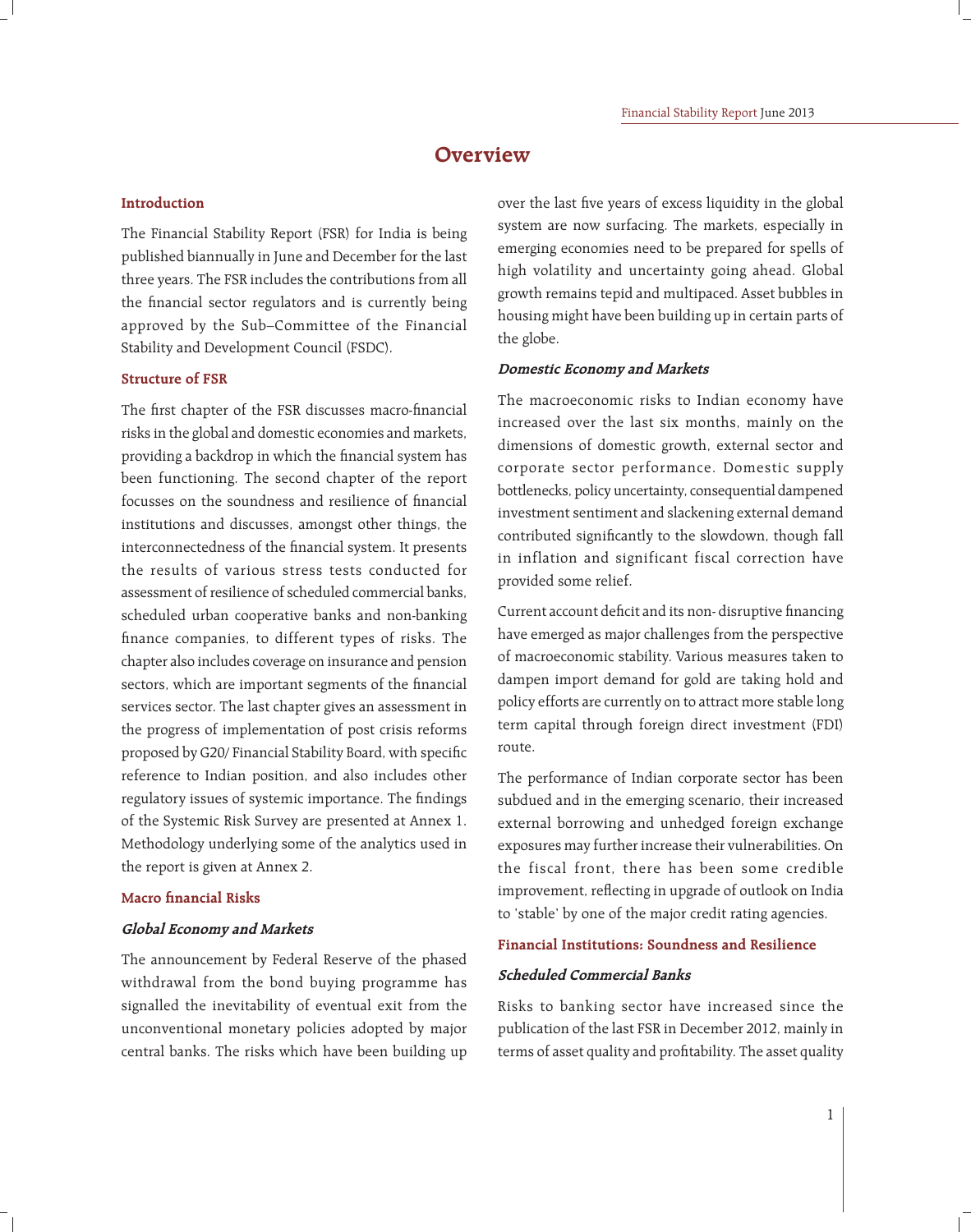#### Overview

continues to remain under intense focus and prudential measures have been taken to step up the provisions on restructured accounts. The FSR also analyses the improved performance on parameters of credit and deposit growth, asset quality etc during the last quarter of the financial year and finds significant 'seasonality' in these parameters. The contraction in export credit during recent quarters is attracting the attention of policy makers. The growth in credit to micro and small enterprises (MSE) sector needs to be sustained.

## **Interconnectedness in the financial and banking systems**

The Banking Stability Measures, based on co-movements in equity prices of listed banks, have shown some improvement in distress dependencies between banks. The network of the Indian financial system shows that the asset management companies and insurance companies have a high degree of exposure to the banking system. The liquidity contagion analysis brings out the risks from interconnectedness entrenched in the structure of the financial system.

## **Stress Tests**

Macro stress tests indicate that if the current macroeconomic conditions persist, the credit quality of commercial banks could deteriorate further. However, the comfortable position on the banks' capital adequacy front lends resilience as shown by the top-down stress testing exercises on various risks. The results of the bottom-up stress tests (sensitivity analysis) carried out by select banks, also testify to the general resilience of the banks to different kinds of shocks. This issue of FSR introduces the analysis of NPAs on the basis of Estimated Losses approach for assessment of provisioning and capital adequacy of banks. The results show that, while the present level of provisions is adequate, a gap may arise under severe stress scenario.

The stress tests on capital and liquidity aspects of the scheduled urban cooperative banks (SUCBs) reveal that the SUCBs may be impacted, under severe stress scenario. The stress tests on credit risks for NBFCs show

that even under the severe stress scenario related to deterioration in asset quality, the capital adequacy ratios remain above the minimum required level.

#### **Insurance and Pension Sectors**

The new business premium of insurance sector continued to contract for the last two years. Single premium insurance policies account for a major part of the life insurance business, especially of the Life Insurance Corporation. New Pension System introduced by the Government of India with a view to develop the pension sector has shown significant growth in the subscriber base and corpus.

#### **Financial Sector Regulation and Infrastructure**

## **Implementation of reforms at global level**

The uneven progress on implementation of agreed global reforms in various jurisdictions is accompanied by a concurrent rethinking on the architecture and desirable degree of financial regulation. While the needs of different financial systems are expected to be different in terms of regulatory emphasis, the trends towards home-bias in regulation may have consequences for functioning of international markets, with varied effects on different jurisdictions.

#### **India's progress on reforms**

India's progress on implementation of various globally agreed reforms is being monitored under the framework of FSDC, through its Sub Committee. Inter-agency implementation groups have been formed, with focus on specific areas of reforms.

## **Basel III**

India's implementation plan for Basel III reforms is more stringent in terms of schedule as well as capital requirements, in keeping with the traditionally prudent approach and to make up for judgemental errors, if any, in computing the capital requirements. Indian banks are facing challenges in implementation of AMA approaches for computing capital charge for operational risks on issues related to internal governance, data availability